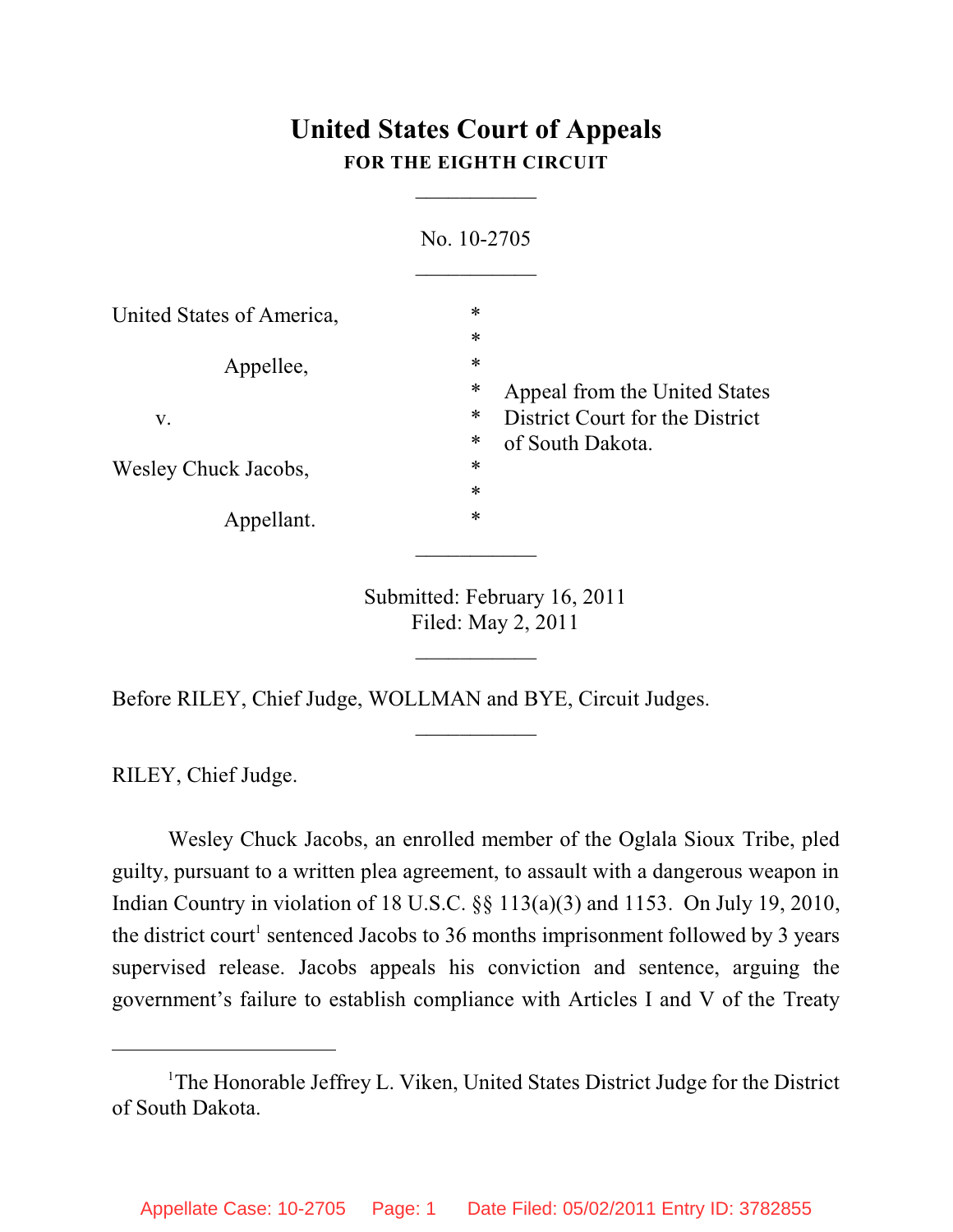between the United States of America and different Tribes of Sioux Indians, U.S.- Sioux, April 29, 1868, 15 Stat. 635 (hereinafter Fort Laramie Treaty), deprived the district court of subject matter jurisdiction over his criminal case. We disagree and affirm.

Jacobs contends "compliance with ArticlesI and V ofthe [Fort Laramie] Treaty is a prerequisite to the exercise [of] federal criminal subject matter jurisdiction over a member of the Oglala Sioux Tribe premised on an allegation of wrongdoing against another tribal member." "We review the question of subject matter jurisdiction de novo." Myers v. Richland Cnty., 429 F.3d 740, 745 (8th Cir. 2005).

Article I, paragraph 3, of the Fort Laramie Treaty provides in relevant part:

If bad men among the Indians shall commit a wrong or depredation upon the person or property of any one, white, black, or Indian, subject to the authority of the United States, and at peace therewith, the Indians herein named solemnly agree that they will, upon proof made to their agent and notice by him, deliver up the wrong-doer to the United States, to be tried and punished according to its laws . . . .

Article V of the Fort Laramie Treaty provides in relevant part:

In all cases of depredation on person or property [the agent for the Indians] shall cause the evidence to be taken in writing and forwarded, together with his findings, to the Commissioner of Indian Affairs, whose decision, subject to the revision of the Secretary of the Interior, shall be binding on the parties to this treaty.

According to Jacobs, the United States cannot "assert federal criminal jurisdiction over a tribal member under . . . the Major Crimes Act [MCA], 18 U.S.C. § 1153" until it has taken "specific steps required by the [Fort Laramie] Treaty," including "an investigation by the United States agent, written findings, and a

-2-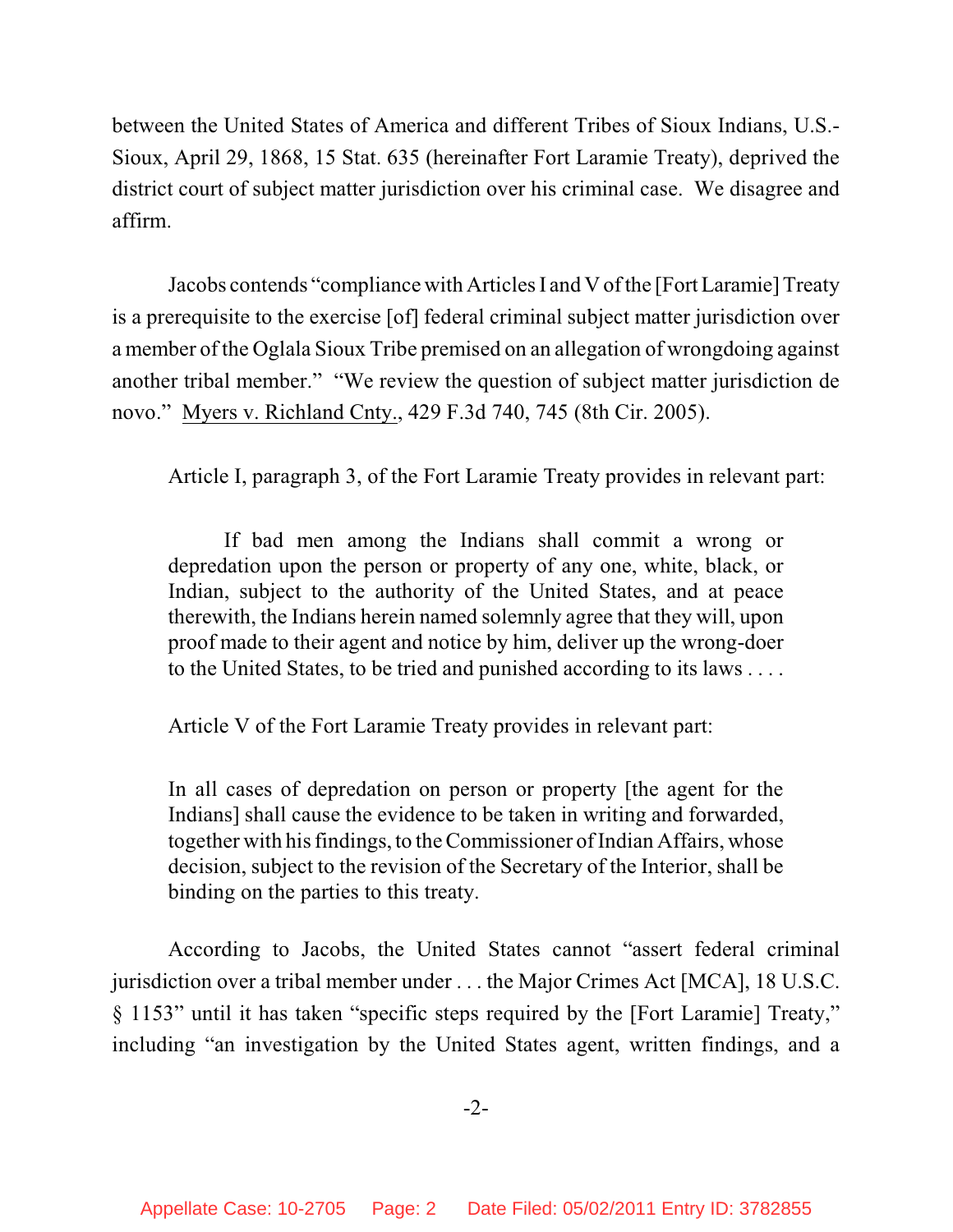decision by the Commissioner of Indian Affairs." Jacobs also proposes the Fort Laramie Treaty promises "notice and an opportunity to be heard to the Tribe before federal courts obtain criminal jurisdiction over a tribal member."

We consistently have rejected similar challenges to federal subject matter jurisdiction based upon allegations the United States failed to comply with purported jurisdictional prerequisites in the Fort Laramie Treaty. See, e.g., United States v. Drapeau, 414 F.3d 869, 878 (8th Cir. 2005); United States v. Kane, 537 F.2d 310, 311 (8th Cir. 1976) (per curiam); see also United States v. Schrader, No. 10-2706, 2011 WL 679342, at \*1 (8th Cir. Feb. 28, 2011) (unpublished per curiam) (rejecting an Article I notice jurisdictional challenge as "materially indistinguishable" from Drapeau).

As we explained in Drapeau, even if we assume Articles I and V could reasonably be construed as having established a jurisdictional requirement at the time the Fort Laramie Treaty was executed, "Congress' grant of citizenship to the Indians, 8 U.S.C. § 1401(a)(2) (now § 1401(b), *see* Pub. L. No. 95-432, § 3, 92 Stat. 1046 (1978)), makes them 'subject to all restrictions to which any other American citizen issubject, in any state,' and that the 'legislative history and the language of the statute itself are sufficient expression of a clear Congressional intent to abrogate or modify any treaty provisions to the contrary.'" Drapeau, 414 F.3d at 878 (quoting with approval and clarification United States v. Consol. Wounded Knee Cases, 389 F. Supp. 235, 243 (D. Neb. 1976) (Urbom, C.J.)).

Denying any conflict between the requirements of Articles I and V and the MCA, Jacobs argues the MCA "did not purport to diminish the [Fort Laramie] Treaty's protections for tribal members from prosecution without the requisite Indian agent investigation, report and determination by the Commissioner." Jacobs's argument is unavailing. "Congress intended full implementation of federal criminal jurisdiction in those situations to which the Major Crimes Act extended. The